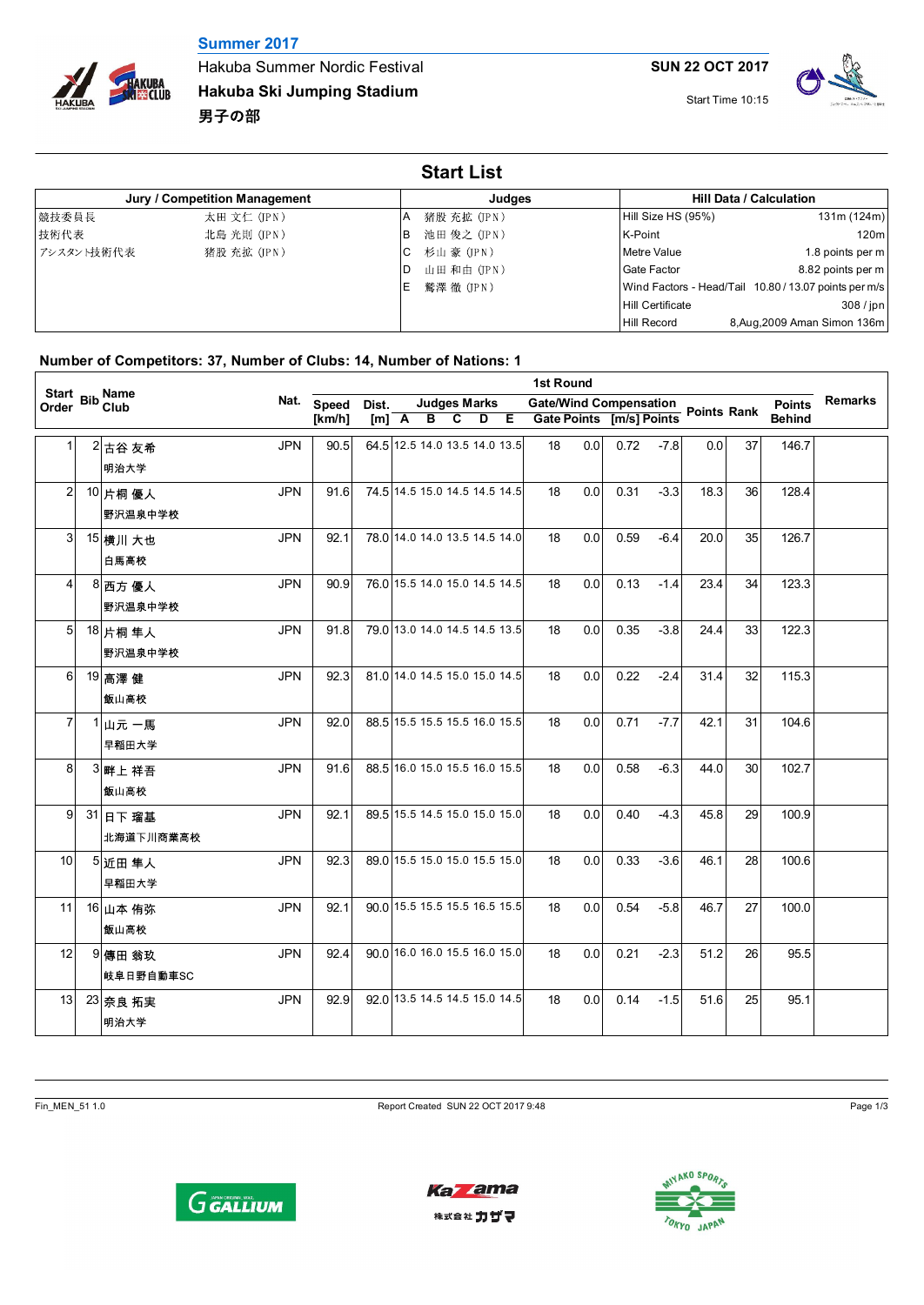



Hakuba Summer Nordic Festival **Hakuba Ski Jumping Stadium** 男子の部

**SUN 22 OCT 2017**

Start Time 10:15



**Start List**

| Start Bib Name<br>Order Bib Club<br><b>Remarks</b><br>Nat.<br><b>Judges Marks</b><br>Gate/Wind Compensation<br>Gate Points [m/s] Points Points Rank<br>Speed<br><b>Points</b><br>Dist.<br>Order<br>$\overline{c}$<br>$D$ E<br>$[m]$ $A$ $B$<br><b>Behind</b><br>[km/h]<br>93.5 13.5 15.0 14.5 15.0 14.5<br>0.0<br>$-0.10$<br><b>JPN</b><br>92.9<br>18<br>1.3<br>89.1<br>14<br>25 中村 愛斗<br>57.6<br>24<br>飯山高校<br>92.5 15.5 15.0 15.5 16.0 15.0<br>23<br><b>JPN</b><br>91.9<br>0.0<br>$-0.09$<br>1.2<br>57.7<br>89.0<br>15<br>18<br>24 横川 猶也<br>明治大学<br><b>JPN</b><br>92.6<br>95.0 15.5 15.0 14.5 15.0 15.5<br>0.25<br>$-2.7$<br>22<br>16<br>18<br>0.0<br>57.8<br>88.9<br>11 渡部 大輝<br>明治大学<br>97.5 16.0 15.5 16.0 16.5 16.0<br>0.21<br>$-2.3$<br>17<br><b>JPN</b><br>92.7<br>18<br>0.0<br>65.2<br>21<br>81.5<br>30 大井 駿<br>札幌日本大学高校<br>96.5 16.0 16.0 15.5 16.0 16.0<br>0.01<br>JPN<br>91.9<br>18<br>0.0<br>$-0.1$<br>65.6<br>20<br>81.1<br>18<br>7 北村 健士郎<br>東洋大学<br>99.5 16.0 16.0 16.5 16.5 15.5<br>$-0.05$<br>72.3<br>19<br>74.4<br>19<br><b>JPN</b><br>92.6<br>18<br>$0.0\,$<br>0.7<br>21 山本 涼太<br>早稲田大学<br>102.0 15.5 16.0 16.5 17.0 16.0<br>0.28<br><b>JPN</b><br>92.6<br>0.0<br>$-3.0$<br>73.1<br>18<br>73.6<br>20<br>18<br>32 小林龍尚<br>盛岡中央高校<br>103.5 16.5 16.5 16.5 16.5 17.0<br><b>JPN</b><br>0.39<br>$-4.2$<br>17<br>71.1<br>21<br>91.8<br>18<br>$0.0\,$<br>75.6<br>13 山田 和也<br>東洋大学<br>107.5 16.5 16.5 16.5 17.5 17.0<br><b>JPN</b><br>0.0<br>0.32<br>$-3.5$<br>16<br>62.7<br>22<br>92.5<br>18<br>84.0<br>17 松沢 大翔<br>白馬高校<br>106.0 16.5 16.0 16.5 16.5 16.5<br><b>JPN</b><br>92.5<br>0.0<br>0.00<br>15<br>23<br>18<br>0.0<br>84.3<br>62.4<br>29 工藤 漱太<br>北海道下川商業高校<br>106.0 16.5 16.0 16.5 17.5 16.5<br><b>JPN</b><br>0.0<br>$-0.01$<br>24<br>93.0<br>18<br>0.1<br>84.4<br>14<br>62.3<br>28 村本 直樹<br>明治大学<br>92.2 111.0 17.0 16.0 17.0 17.5 16.5<br><b>JPN</b><br>0.0<br>0.25<br>13<br>25<br>18<br>$-2.7$<br>91.6<br>55.1<br>4 三ケ田 泰良<br>明治大学<br>112.5 17.0 16.5 16.5 17.5 17.5<br><b>JPN</b><br>0.0<br>$-0.02$<br>12<br>26<br>92.6<br>18<br>0.3<br>97.8<br>48.9<br>34 栗田 力樹<br>明治大学<br>109.5 17.0 17.0 16.5 17.5 17.5<br>$-0.58$<br>100.2<br>11<br>27<br><b>JPN</b><br>©15<br>0.0<br>7.6<br>46.5<br>42 葛西紀明<br>92.0<br>土屋ホーム<br><b>JPN</b><br>115.0 17.0 16.5 17.0 17.5 17.5<br>28<br>92.7<br>18<br>0.0<br>0.06<br>$-0.6$<br>101.9<br>10<br>44.8<br>33 小山 祐<br><b> 岐阜日野自動車SC</b><br>117.0 17.5 17.0 18.0 17.5 17.5<br>29<br><b>JPN</b><br>18<br>0.0<br>$-0.05$<br>0.7<br>107.8<br>9<br>38.9<br>93.2<br>26 横川 良太<br>白馬村スキークラブ<br>121.5 17.5 17.0 17.5 18.0 17.5<br>30<br>JPN<br>92.5<br>18<br>0.0<br>0.39<br>$-4.2$<br>111.0<br>8<br>35.7<br>14 傳田 英郁<br>早稲田大学 | 1st Round |  |  |  |  |  |  |  |  |  |  |  |  |  |  |
|----------------------------------------------------------------------------------------------------------------------------------------------------------------------------------------------------------------------------------------------------------------------------------------------------------------------------------------------------------------------------------------------------------------------------------------------------------------------------------------------------------------------------------------------------------------------------------------------------------------------------------------------------------------------------------------------------------------------------------------------------------------------------------------------------------------------------------------------------------------------------------------------------------------------------------------------------------------------------------------------------------------------------------------------------------------------------------------------------------------------------------------------------------------------------------------------------------------------------------------------------------------------------------------------------------------------------------------------------------------------------------------------------------------------------------------------------------------------------------------------------------------------------------------------------------------------------------------------------------------------------------------------------------------------------------------------------------------------------------------------------------------------------------------------------------------------------------------------------------------------------------------------------------------------------------------------------------------------------------------------------------------------------------------------------------------------------------------------------------------------------------------------------------------------------------------------------------------------------------------------------------------------------------------------------------------------------------------------------------------------------------------------------------------------------------------------------------------------------------------------------------------------------------------------------------------------------------------------------------------------------------------------------------------------------|-----------|--|--|--|--|--|--|--|--|--|--|--|--|--|--|
|                                                                                                                                                                                                                                                                                                                                                                                                                                                                                                                                                                                                                                                                                                                                                                                                                                                                                                                                                                                                                                                                                                                                                                                                                                                                                                                                                                                                                                                                                                                                                                                                                                                                                                                                                                                                                                                                                                                                                                                                                                                                                                                                                                                                                                                                                                                                                                                                                                                                                                                                                                                                                                                                            |           |  |  |  |  |  |  |  |  |  |  |  |  |  |  |
|                                                                                                                                                                                                                                                                                                                                                                                                                                                                                                                                                                                                                                                                                                                                                                                                                                                                                                                                                                                                                                                                                                                                                                                                                                                                                                                                                                                                                                                                                                                                                                                                                                                                                                                                                                                                                                                                                                                                                                                                                                                                                                                                                                                                                                                                                                                                                                                                                                                                                                                                                                                                                                                                            |           |  |  |  |  |  |  |  |  |  |  |  |  |  |  |
|                                                                                                                                                                                                                                                                                                                                                                                                                                                                                                                                                                                                                                                                                                                                                                                                                                                                                                                                                                                                                                                                                                                                                                                                                                                                                                                                                                                                                                                                                                                                                                                                                                                                                                                                                                                                                                                                                                                                                                                                                                                                                                                                                                                                                                                                                                                                                                                                                                                                                                                                                                                                                                                                            |           |  |  |  |  |  |  |  |  |  |  |  |  |  |  |
|                                                                                                                                                                                                                                                                                                                                                                                                                                                                                                                                                                                                                                                                                                                                                                                                                                                                                                                                                                                                                                                                                                                                                                                                                                                                                                                                                                                                                                                                                                                                                                                                                                                                                                                                                                                                                                                                                                                                                                                                                                                                                                                                                                                                                                                                                                                                                                                                                                                                                                                                                                                                                                                                            |           |  |  |  |  |  |  |  |  |  |  |  |  |  |  |
|                                                                                                                                                                                                                                                                                                                                                                                                                                                                                                                                                                                                                                                                                                                                                                                                                                                                                                                                                                                                                                                                                                                                                                                                                                                                                                                                                                                                                                                                                                                                                                                                                                                                                                                                                                                                                                                                                                                                                                                                                                                                                                                                                                                                                                                                                                                                                                                                                                                                                                                                                                                                                                                                            |           |  |  |  |  |  |  |  |  |  |  |  |  |  |  |
|                                                                                                                                                                                                                                                                                                                                                                                                                                                                                                                                                                                                                                                                                                                                                                                                                                                                                                                                                                                                                                                                                                                                                                                                                                                                                                                                                                                                                                                                                                                                                                                                                                                                                                                                                                                                                                                                                                                                                                                                                                                                                                                                                                                                                                                                                                                                                                                                                                                                                                                                                                                                                                                                            |           |  |  |  |  |  |  |  |  |  |  |  |  |  |  |
|                                                                                                                                                                                                                                                                                                                                                                                                                                                                                                                                                                                                                                                                                                                                                                                                                                                                                                                                                                                                                                                                                                                                                                                                                                                                                                                                                                                                                                                                                                                                                                                                                                                                                                                                                                                                                                                                                                                                                                                                                                                                                                                                                                                                                                                                                                                                                                                                                                                                                                                                                                                                                                                                            |           |  |  |  |  |  |  |  |  |  |  |  |  |  |  |
|                                                                                                                                                                                                                                                                                                                                                                                                                                                                                                                                                                                                                                                                                                                                                                                                                                                                                                                                                                                                                                                                                                                                                                                                                                                                                                                                                                                                                                                                                                                                                                                                                                                                                                                                                                                                                                                                                                                                                                                                                                                                                                                                                                                                                                                                                                                                                                                                                                                                                                                                                                                                                                                                            |           |  |  |  |  |  |  |  |  |  |  |  |  |  |  |
|                                                                                                                                                                                                                                                                                                                                                                                                                                                                                                                                                                                                                                                                                                                                                                                                                                                                                                                                                                                                                                                                                                                                                                                                                                                                                                                                                                                                                                                                                                                                                                                                                                                                                                                                                                                                                                                                                                                                                                                                                                                                                                                                                                                                                                                                                                                                                                                                                                                                                                                                                                                                                                                                            |           |  |  |  |  |  |  |  |  |  |  |  |  |  |  |
|                                                                                                                                                                                                                                                                                                                                                                                                                                                                                                                                                                                                                                                                                                                                                                                                                                                                                                                                                                                                                                                                                                                                                                                                                                                                                                                                                                                                                                                                                                                                                                                                                                                                                                                                                                                                                                                                                                                                                                                                                                                                                                                                                                                                                                                                                                                                                                                                                                                                                                                                                                                                                                                                            |           |  |  |  |  |  |  |  |  |  |  |  |  |  |  |
|                                                                                                                                                                                                                                                                                                                                                                                                                                                                                                                                                                                                                                                                                                                                                                                                                                                                                                                                                                                                                                                                                                                                                                                                                                                                                                                                                                                                                                                                                                                                                                                                                                                                                                                                                                                                                                                                                                                                                                                                                                                                                                                                                                                                                                                                                                                                                                                                                                                                                                                                                                                                                                                                            |           |  |  |  |  |  |  |  |  |  |  |  |  |  |  |
|                                                                                                                                                                                                                                                                                                                                                                                                                                                                                                                                                                                                                                                                                                                                                                                                                                                                                                                                                                                                                                                                                                                                                                                                                                                                                                                                                                                                                                                                                                                                                                                                                                                                                                                                                                                                                                                                                                                                                                                                                                                                                                                                                                                                                                                                                                                                                                                                                                                                                                                                                                                                                                                                            |           |  |  |  |  |  |  |  |  |  |  |  |  |  |  |
|                                                                                                                                                                                                                                                                                                                                                                                                                                                                                                                                                                                                                                                                                                                                                                                                                                                                                                                                                                                                                                                                                                                                                                                                                                                                                                                                                                                                                                                                                                                                                                                                                                                                                                                                                                                                                                                                                                                                                                                                                                                                                                                                                                                                                                                                                                                                                                                                                                                                                                                                                                                                                                                                            |           |  |  |  |  |  |  |  |  |  |  |  |  |  |  |
|                                                                                                                                                                                                                                                                                                                                                                                                                                                                                                                                                                                                                                                                                                                                                                                                                                                                                                                                                                                                                                                                                                                                                                                                                                                                                                                                                                                                                                                                                                                                                                                                                                                                                                                                                                                                                                                                                                                                                                                                                                                                                                                                                                                                                                                                                                                                                                                                                                                                                                                                                                                                                                                                            |           |  |  |  |  |  |  |  |  |  |  |  |  |  |  |
|                                                                                                                                                                                                                                                                                                                                                                                                                                                                                                                                                                                                                                                                                                                                                                                                                                                                                                                                                                                                                                                                                                                                                                                                                                                                                                                                                                                                                                                                                                                                                                                                                                                                                                                                                                                                                                                                                                                                                                                                                                                                                                                                                                                                                                                                                                                                                                                                                                                                                                                                                                                                                                                                            |           |  |  |  |  |  |  |  |  |  |  |  |  |  |  |
|                                                                                                                                                                                                                                                                                                                                                                                                                                                                                                                                                                                                                                                                                                                                                                                                                                                                                                                                                                                                                                                                                                                                                                                                                                                                                                                                                                                                                                                                                                                                                                                                                                                                                                                                                                                                                                                                                                                                                                                                                                                                                                                                                                                                                                                                                                                                                                                                                                                                                                                                                                                                                                                                            |           |  |  |  |  |  |  |  |  |  |  |  |  |  |  |
|                                                                                                                                                                                                                                                                                                                                                                                                                                                                                                                                                                                                                                                                                                                                                                                                                                                                                                                                                                                                                                                                                                                                                                                                                                                                                                                                                                                                                                                                                                                                                                                                                                                                                                                                                                                                                                                                                                                                                                                                                                                                                                                                                                                                                                                                                                                                                                                                                                                                                                                                                                                                                                                                            |           |  |  |  |  |  |  |  |  |  |  |  |  |  |  |
|                                                                                                                                                                                                                                                                                                                                                                                                                                                                                                                                                                                                                                                                                                                                                                                                                                                                                                                                                                                                                                                                                                                                                                                                                                                                                                                                                                                                                                                                                                                                                                                                                                                                                                                                                                                                                                                                                                                                                                                                                                                                                                                                                                                                                                                                                                                                                                                                                                                                                                                                                                                                                                                                            |           |  |  |  |  |  |  |  |  |  |  |  |  |  |  |
|                                                                                                                                                                                                                                                                                                                                                                                                                                                                                                                                                                                                                                                                                                                                                                                                                                                                                                                                                                                                                                                                                                                                                                                                                                                                                                                                                                                                                                                                                                                                                                                                                                                                                                                                                                                                                                                                                                                                                                                                                                                                                                                                                                                                                                                                                                                                                                                                                                                                                                                                                                                                                                                                            |           |  |  |  |  |  |  |  |  |  |  |  |  |  |  |
|                                                                                                                                                                                                                                                                                                                                                                                                                                                                                                                                                                                                                                                                                                                                                                                                                                                                                                                                                                                                                                                                                                                                                                                                                                                                                                                                                                                                                                                                                                                                                                                                                                                                                                                                                                                                                                                                                                                                                                                                                                                                                                                                                                                                                                                                                                                                                                                                                                                                                                                                                                                                                                                                            |           |  |  |  |  |  |  |  |  |  |  |  |  |  |  |
|                                                                                                                                                                                                                                                                                                                                                                                                                                                                                                                                                                                                                                                                                                                                                                                                                                                                                                                                                                                                                                                                                                                                                                                                                                                                                                                                                                                                                                                                                                                                                                                                                                                                                                                                                                                                                                                                                                                                                                                                                                                                                                                                                                                                                                                                                                                                                                                                                                                                                                                                                                                                                                                                            |           |  |  |  |  |  |  |  |  |  |  |  |  |  |  |
|                                                                                                                                                                                                                                                                                                                                                                                                                                                                                                                                                                                                                                                                                                                                                                                                                                                                                                                                                                                                                                                                                                                                                                                                                                                                                                                                                                                                                                                                                                                                                                                                                                                                                                                                                                                                                                                                                                                                                                                                                                                                                                                                                                                                                                                                                                                                                                                                                                                                                                                                                                                                                                                                            |           |  |  |  |  |  |  |  |  |  |  |  |  |  |  |
|                                                                                                                                                                                                                                                                                                                                                                                                                                                                                                                                                                                                                                                                                                                                                                                                                                                                                                                                                                                                                                                                                                                                                                                                                                                                                                                                                                                                                                                                                                                                                                                                                                                                                                                                                                                                                                                                                                                                                                                                                                                                                                                                                                                                                                                                                                                                                                                                                                                                                                                                                                                                                                                                            |           |  |  |  |  |  |  |  |  |  |  |  |  |  |  |
|                                                                                                                                                                                                                                                                                                                                                                                                                                                                                                                                                                                                                                                                                                                                                                                                                                                                                                                                                                                                                                                                                                                                                                                                                                                                                                                                                                                                                                                                                                                                                                                                                                                                                                                                                                                                                                                                                                                                                                                                                                                                                                                                                                                                                                                                                                                                                                                                                                                                                                                                                                                                                                                                            |           |  |  |  |  |  |  |  |  |  |  |  |  |  |  |
|                                                                                                                                                                                                                                                                                                                                                                                                                                                                                                                                                                                                                                                                                                                                                                                                                                                                                                                                                                                                                                                                                                                                                                                                                                                                                                                                                                                                                                                                                                                                                                                                                                                                                                                                                                                                                                                                                                                                                                                                                                                                                                                                                                                                                                                                                                                                                                                                                                                                                                                                                                                                                                                                            |           |  |  |  |  |  |  |  |  |  |  |  |  |  |  |
|                                                                                                                                                                                                                                                                                                                                                                                                                                                                                                                                                                                                                                                                                                                                                                                                                                                                                                                                                                                                                                                                                                                                                                                                                                                                                                                                                                                                                                                                                                                                                                                                                                                                                                                                                                                                                                                                                                                                                                                                                                                                                                                                                                                                                                                                                                                                                                                                                                                                                                                                                                                                                                                                            |           |  |  |  |  |  |  |  |  |  |  |  |  |  |  |
|                                                                                                                                                                                                                                                                                                                                                                                                                                                                                                                                                                                                                                                                                                                                                                                                                                                                                                                                                                                                                                                                                                                                                                                                                                                                                                                                                                                                                                                                                                                                                                                                                                                                                                                                                                                                                                                                                                                                                                                                                                                                                                                                                                                                                                                                                                                                                                                                                                                                                                                                                                                                                                                                            |           |  |  |  |  |  |  |  |  |  |  |  |  |  |  |
|                                                                                                                                                                                                                                                                                                                                                                                                                                                                                                                                                                                                                                                                                                                                                                                                                                                                                                                                                                                                                                                                                                                                                                                                                                                                                                                                                                                                                                                                                                                                                                                                                                                                                                                                                                                                                                                                                                                                                                                                                                                                                                                                                                                                                                                                                                                                                                                                                                                                                                                                                                                                                                                                            |           |  |  |  |  |  |  |  |  |  |  |  |  |  |  |
|                                                                                                                                                                                                                                                                                                                                                                                                                                                                                                                                                                                                                                                                                                                                                                                                                                                                                                                                                                                                                                                                                                                                                                                                                                                                                                                                                                                                                                                                                                                                                                                                                                                                                                                                                                                                                                                                                                                                                                                                                                                                                                                                                                                                                                                                                                                                                                                                                                                                                                                                                                                                                                                                            |           |  |  |  |  |  |  |  |  |  |  |  |  |  |  |
|                                                                                                                                                                                                                                                                                                                                                                                                                                                                                                                                                                                                                                                                                                                                                                                                                                                                                                                                                                                                                                                                                                                                                                                                                                                                                                                                                                                                                                                                                                                                                                                                                                                                                                                                                                                                                                                                                                                                                                                                                                                                                                                                                                                                                                                                                                                                                                                                                                                                                                                                                                                                                                                                            |           |  |  |  |  |  |  |  |  |  |  |  |  |  |  |
|                                                                                                                                                                                                                                                                                                                                                                                                                                                                                                                                                                                                                                                                                                                                                                                                                                                                                                                                                                                                                                                                                                                                                                                                                                                                                                                                                                                                                                                                                                                                                                                                                                                                                                                                                                                                                                                                                                                                                                                                                                                                                                                                                                                                                                                                                                                                                                                                                                                                                                                                                                                                                                                                            |           |  |  |  |  |  |  |  |  |  |  |  |  |  |  |
|                                                                                                                                                                                                                                                                                                                                                                                                                                                                                                                                                                                                                                                                                                                                                                                                                                                                                                                                                                                                                                                                                                                                                                                                                                                                                                                                                                                                                                                                                                                                                                                                                                                                                                                                                                                                                                                                                                                                                                                                                                                                                                                                                                                                                                                                                                                                                                                                                                                                                                                                                                                                                                                                            |           |  |  |  |  |  |  |  |  |  |  |  |  |  |  |
|                                                                                                                                                                                                                                                                                                                                                                                                                                                                                                                                                                                                                                                                                                                                                                                                                                                                                                                                                                                                                                                                                                                                                                                                                                                                                                                                                                                                                                                                                                                                                                                                                                                                                                                                                                                                                                                                                                                                                                                                                                                                                                                                                                                                                                                                                                                                                                                                                                                                                                                                                                                                                                                                            |           |  |  |  |  |  |  |  |  |  |  |  |  |  |  |
|                                                                                                                                                                                                                                                                                                                                                                                                                                                                                                                                                                                                                                                                                                                                                                                                                                                                                                                                                                                                                                                                                                                                                                                                                                                                                                                                                                                                                                                                                                                                                                                                                                                                                                                                                                                                                                                                                                                                                                                                                                                                                                                                                                                                                                                                                                                                                                                                                                                                                                                                                                                                                                                                            |           |  |  |  |  |  |  |  |  |  |  |  |  |  |  |
|                                                                                                                                                                                                                                                                                                                                                                                                                                                                                                                                                                                                                                                                                                                                                                                                                                                                                                                                                                                                                                                                                                                                                                                                                                                                                                                                                                                                                                                                                                                                                                                                                                                                                                                                                                                                                                                                                                                                                                                                                                                                                                                                                                                                                                                                                                                                                                                                                                                                                                                                                                                                                                                                            |           |  |  |  |  |  |  |  |  |  |  |  |  |  |  |
|                                                                                                                                                                                                                                                                                                                                                                                                                                                                                                                                                                                                                                                                                                                                                                                                                                                                                                                                                                                                                                                                                                                                                                                                                                                                                                                                                                                                                                                                                                                                                                                                                                                                                                                                                                                                                                                                                                                                                                                                                                                                                                                                                                                                                                                                                                                                                                                                                                                                                                                                                                                                                                                                            |           |  |  |  |  |  |  |  |  |  |  |  |  |  |  |

Fin\_MEN\_51 1.0 Report Created SUN 22 OCT 2017 9:48 Page 2/3